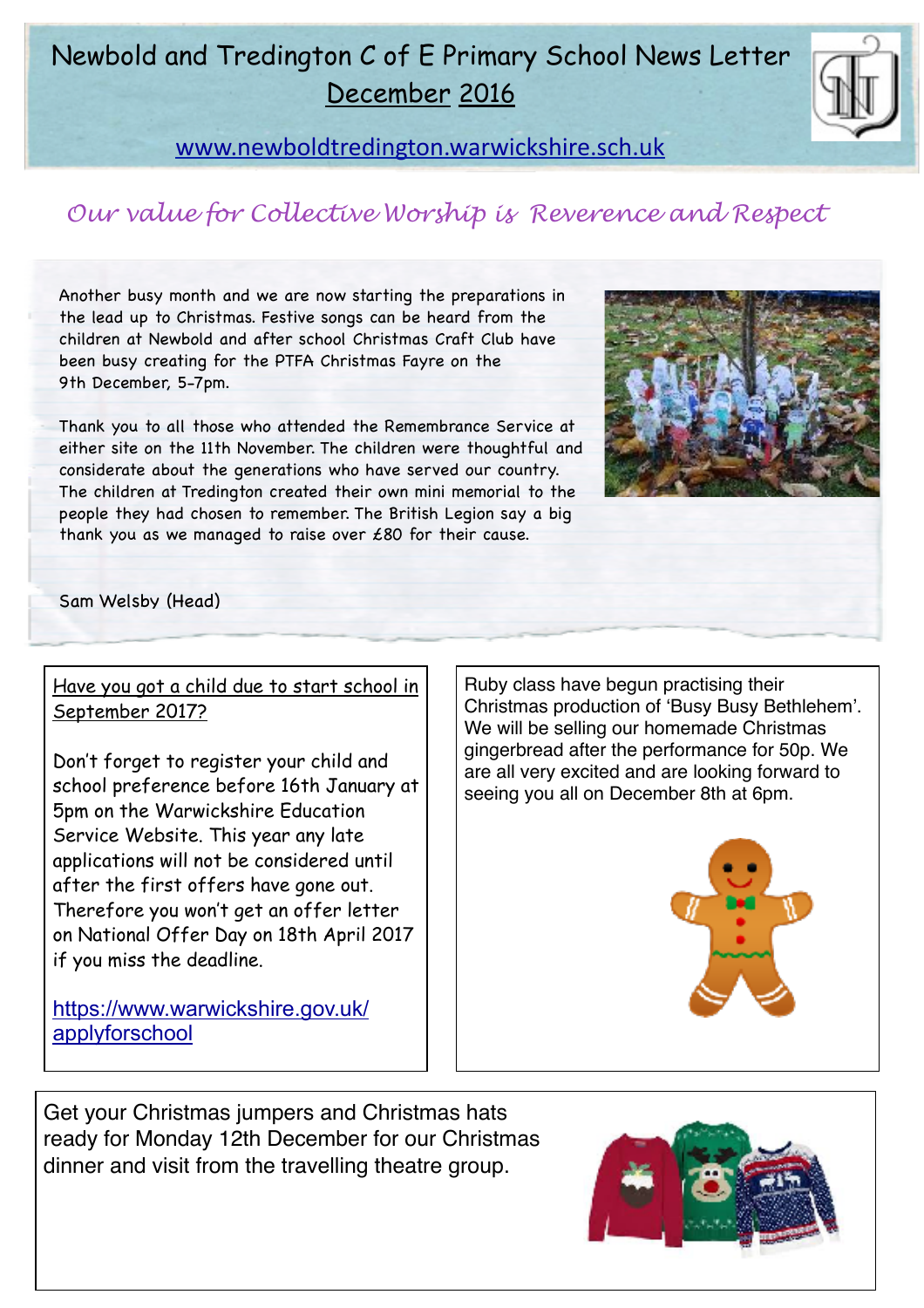#### READY, SET, READ!

Well done to Thomas for reading every day for the whole first half a term. You won a book voucher to spend on more reading materials.





Eagles were the winners of the house point trophy with a total of 1873.

#### Money and Letters returned to school

Please can I remind you that money and letters need to be returned with your child to their classroom in the morning. We are encouraging the children to be more independent and remind them on a daily basis to check their bags for money and slips. In each classroom they have a big tray to put all information for the office. Please can you avoid going to the office with monies and slips. Correct change is always appreciate as bank clerk is just one of Mrs Bakers various roles.

#### Attendance for November Our whole school attendance target is 96%

Reception - 96% Year 1 - 96% Year 2 - 99% Year 3 - 92% Year 4 - 93% Year 5 - 94% Year 6 - 94%



#### Amber Class - Mummification

"Last week, Amber class learnt how to mummify fish. We had to remove some organs that would normally be kept in canopic jars. It was fun but gross!"



By Amelia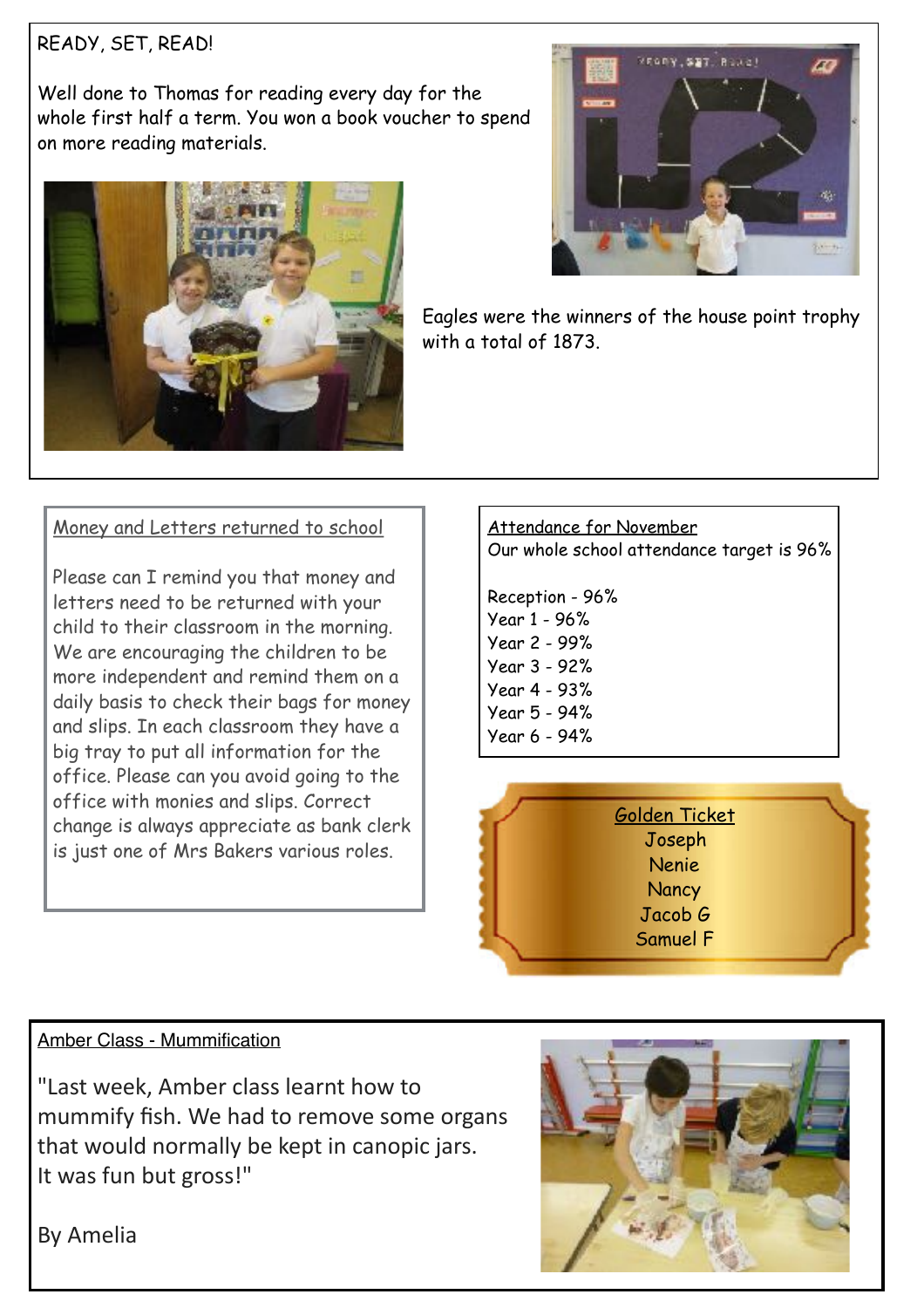#### Sapphire class

So far this term, we have been looking at many areas of maths. We have started to investigate units of measure and had lots of fun looking at different containers and estimating how much sand there was in each one. We then had a go at measuring and recording their overall weight and ordering them to see which was the heaviest and which was the lightest.



We have also been looking at different types of movement to music

and dance in our PE lessons. We started off by thinking of the rhythms and beats of the music. Our theme in dance is Tudor dancing and the children had lots of fun coming up with small routines that showed some of the activities Tudors liked to do, such as jousting, feasting, sword fighting and walking like Kings and Queens!





We have also continued to learn about our topic of the Stone Age and will start to explore fossils and excavations soon!

#### Emerald Class

This month, the children in Emerald Class have been getting stuck into some disgusting science investigations. We have discovered that bacteria can be found even after an item has been cleaned. Look at our petri dishes: we swabbed a laptop, water bottle, chair and the door handle. Can you guess which one contains the door handle micro-organisms? (Clue: lots of people touch the door handle every day.)



We have discovered the importance of washing our hands to stop the spread of infection across the school; using oil and nutmeg to represent germs, we shook hands along a line of children to see just how far bacteria could spread if we don't wash our hands properly. The conclusion - always use soap and warm water!

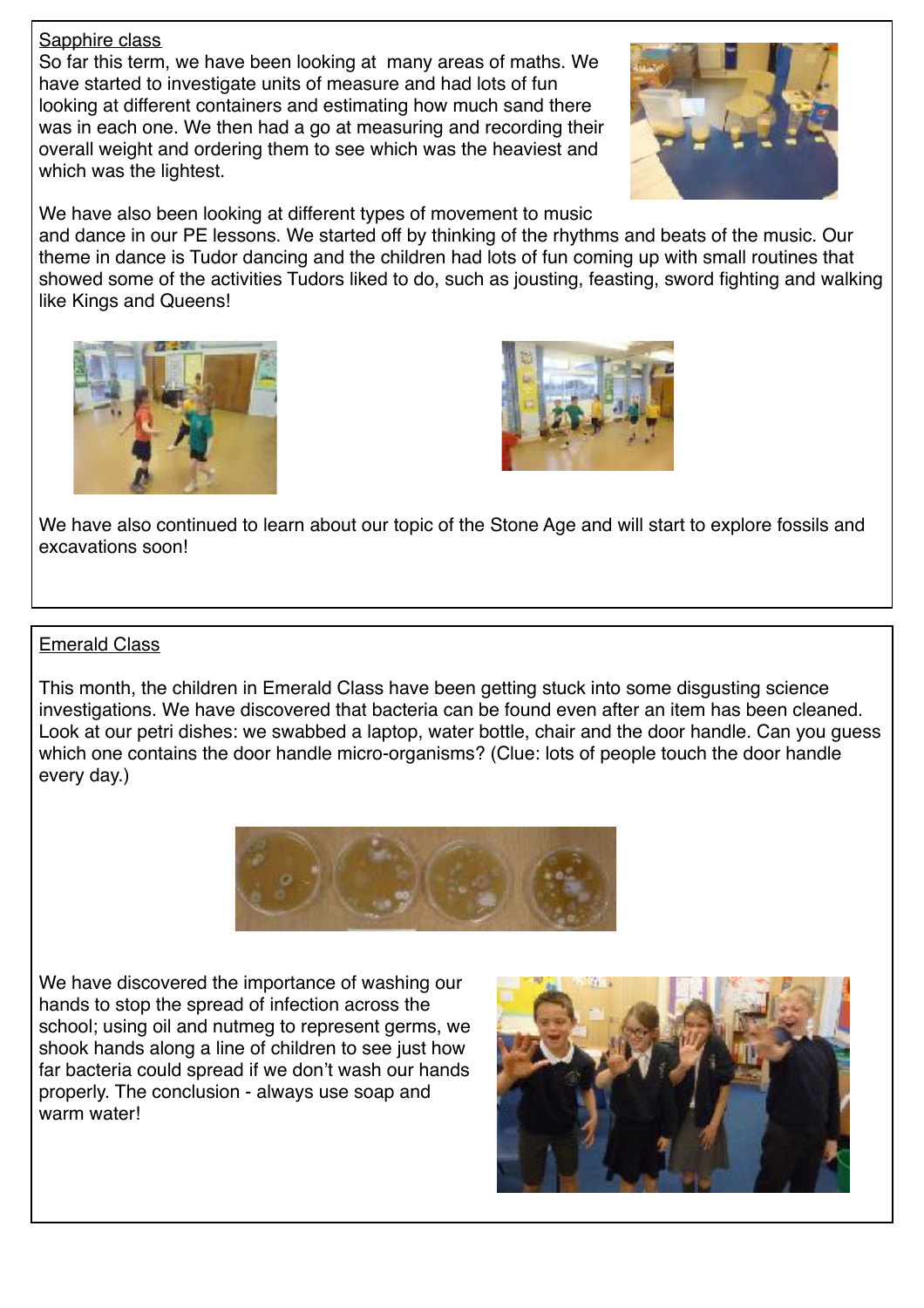# **PTFA NEWS**

Thank you to all the children that attended the Cinema Night, we hope they enjoyed themselves.

The plans for the Christmas Fayre are coming together nicely. Thank you for all your very generous donations towards both the children's and the adult tombola. We have some really fabulous stalls on offer this year and some amazing raffle prizes!

If you would like to bake us a cake, mince pies, biscuits etc to sell at the fayre, please could you bring them to school on the 8th and 9th December in an airtight container.

Don't forget that you can continue to raise money for school by buying your internet purchases using Easy Fundraising

Next PTFA Meeting Tuesday 24th January 2017 at The Fuzzy Duck. 8pm



### **Our Shining Stars Ethan** Beth Lewis Lilla Megan R Megan T Joseph Seb Evie Jacob K Leah Iulia